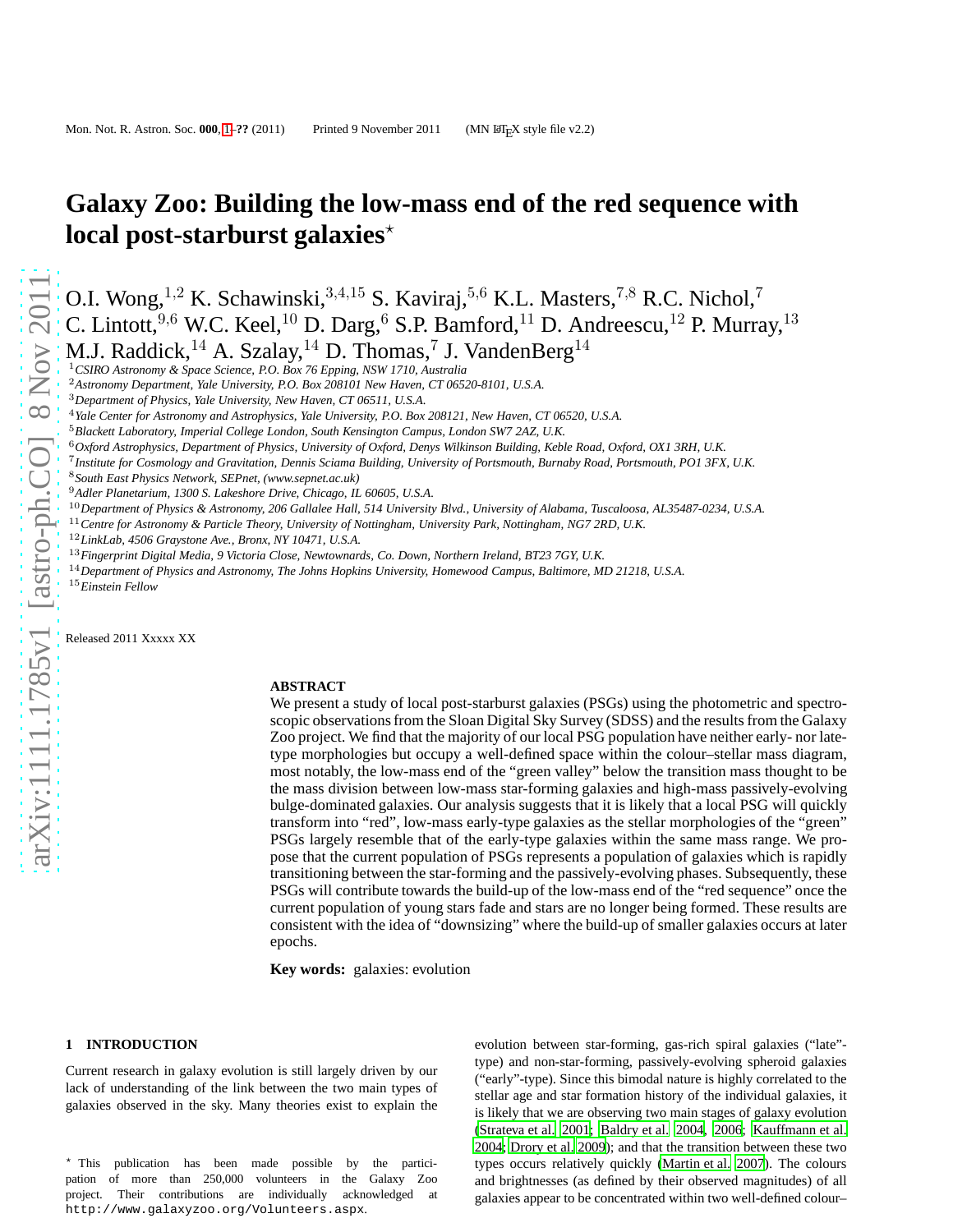magnitude regions. The star-forming galaxies appear to populate a space dubbed the "blue cloud" and the passively-evolving, non star-forming galaxies lie in a region called the "red sequence". Recent studies argue that local galaxies must migrate rapidly (within a Gyr) from the "blue cloud" to the "red sequence"<sup>[1](#page-1-0)</sup> due to the scarcity of galaxies within the intervening parameter space (occasionally dubbed the "green valley"; e.g. [Schawinski et al. 2007\)](#page-8-1). Therefore, valuable insights into galaxy evolution can be obtained by studying galaxies that appear to have intermediate properties and may be in the act of transitioning between the two main galaxy populations.

Post-starburst galaxies (hereafter PSGs) or post-quenching galaxies [\(Yan et al. 2009](#page-8-2)) such as "E+A" or "K+A" galaxies, are galaxies which appear to have ceased current star formation, but still exhibit the spectral signature of recently-formed stars. In E+A galaxies, strong Balmer absorption lines are observed together with  $\alpha$ -element signatures such as Mg<sub>5175</sub>, Fe<sub>5270</sub> and Ca3934,<sup>3468</sup> [\(Dressler & Gunn 1983](#page-7-5), [1992](#page-7-6); [Dressler et al.](#page-7-7) [1999](#page-7-7), [2004](#page-7-8); [Couch & Sharples 1987](#page-7-9); [MacLaren et al. 1988;](#page-7-10) [Newberry et al. 1990](#page-7-11); [Fabricant et al. 1991;](#page-7-12) [Abraham et al. 1996;](#page-7-13) [Poggianti et al. 1999](#page-7-14); [Goto et al. 2003;](#page-7-15) [Goto 2004](#page-7-16), [2005](#page-7-17), [2007](#page-7-18)). Similar to E+A galaxies, K+A galaxies are PSGs which have a disk-like morphology [\(Couch et al. 1994;](#page-7-19) [Dressler et al. 1994;](#page-7-20) [Caldwell & Rose 1997](#page-7-21); [Dressler et al. 1999\)](#page-7-7). Although PSGs such as E+A galaxies are more common at higher redshifts [\(Wild et al.](#page-8-3) [2009](#page-8-3); [Tran et al. 2004](#page-8-4)), detailed high-resolution studies are only possible with a local population of PSGs since low redshift observations extend to lower surface brightness limits than that at earlier epochs.

Current studies favor the idea that PSGs are formed via interactions or major mergers [\(Yamauchi et al. 2008](#page-8-5); [Blake et al. 2004;](#page-7-22) [Bekki et al. 2001](#page-7-23)) which trigger bursts of star formation. However, due to the effects of the merger interaction, the gas reservoir (from which stars are formed) is depleted and these PSGs eventually turn into bulge-dominated early-type galaxies once their star formation fades completely (e.g. [Yang et al. 2008](#page-8-6)). [Kaviraj et al.](#page-7-24) [\(2007](#page-7-24)) found that the quenching efficiency of star formation in less massive (<  $10^{10}$  M<sub>☉</sub>) and more massive E+A galaxies (>  $10^{10}$ M<sub>☉</sub>) is consistent with supernovae (SNe) and AGN being the main sources of negative feedback, respectively.

Using the Sloan Digital Sky Survey (SDSS), we assemble and analyze one of the largest, and most complete samples, of local PSGs to date. This paper investigates the properties of the local PSGs derived from the visual classifications of the Galaxy Zoo citizen science project [\(Lintott et al. 2010](#page-7-25), [2008\)](#page-7-26).

Section 2 describes our sample selection and the sample properties are examined in Section 3. A discussion of our results and conclusions can be found in Section 4. The AB magnitude system is used throughout this work.

### **2 OUR GALAXY SAMPLE**

In this paper, we obtain the photometric and spectroscopic data from the Sloan Digital Sky Survey (SDSS) DR7 [\(York et al.](#page-8-8) [2000](#page-8-8); [Abazajian et al. 2009](#page-7-28)) for all objects classified as 'galaxy' [\(Strauss et al. 2002\)](#page-8-9). The main galaxy emission line measurements are determined from the SDSS spectra using the Gandalf IDL tool by [Sarzi et al. \(2006\)](#page-7-29). To minimise the Malmquist bias, and create a volume and magnitude-limited (proxy for stellar-mass limited) sample of galaxies, we select all the galaxies within 0.02 <  $z < 0.05$  with  $M_{z, Petro} < -19.5$  magnitudes. We use the z-band since the reddest waveband provides the closest proxy to stellar mass. It should be noted that the results of this paper remain unchanged if the i-band is used instead. As we aim to study the properties of all galaxies which have ceased star formation recently, we define a PSG to be a galaxy with a recently-truncated star formation history (i.e. where the observed  $H\alpha$  emission line is weaker than four times the RMS level), while still exhibiting strong balmer absorption lines from recently-formed young stars (where the  $H\delta$ equivalent width is wider than three Angstroms). Our strict  $H\alpha$ criterion may result in the omission of a few PSG known to emit weak H $\alpha$  emission but the effects from the inclusion of a few H $\alpha$ emitting galaxies do not change any of the results that we present in Section 3.

Studies such as [Balogh et al. \(1999\)](#page-7-30); [Blake et al. \(2004\)](#page-7-22); [Goto](#page-7-18) [\(2007](#page-7-18)) select for PSGs at higher redshifts (0.5  $< z < 1.0$ ) which exhibit very strong A-type stellar populations (where the observed H $\delta$  equivalent width is wider than five Angstroms). To include as many PSGs as possible into our sample, we imposed a more relaxed  $H\delta$  equivalent width so we do not bias against galaxies with a low star formation rate (which results in weaker Balmer equivalent widths) prior to the cessation of star formation.

The [OII] forbidden lines were not used in the selection criteria because the H $\alpha$  emission line is a more accurate tracer of current star formation in the Local Universe. The luminosity of the [OII] emission lines is not directly linked to the ionizing luminosity and the [OII] excitation is sensitive to the abundance and the ionisation state of the gas [\(Kennicutt 1998](#page-7-31)). Moreover, the [OII]-derived star formation rates (SFRs) is sensitive to systematic errors from extinction and variations in the diffused gas fraction [\(Kennicutt](#page-7-31) [1998](#page-7-31)). In starburst galaxies, the excitation of [OII] is much higher in the diffused ionised gas [\(Hunter & Gallagher 1990;](#page-7-32) [Hunter 1994;](#page-7-33) [Martin](#page-7-34) [1998](#page-7-34)), and is able to double the L[OII]/SFR ratio in the integrated spectrum [\(Kennicutt 1992](#page-7-35)).

Of 47,573 galaxies within our selected volume, we find a total of 80 PSGs. The general properties of our PSGs are listed in Table [1.](#page-3-0) Figure [1](#page-4-0) shows the SDSS multicolour composite images for 12 random PSGs within our sample. This figure exhibits the variety of morphologies and sizes within our PSG sample.

Using the bootstrap resampling method to approximate the uncertainty, we find that our percentage of PSGs to the total number of galaxies (within our specified volume out to  $z \sim 0.05$ ) is  $0.17^{+0.07}_{-0.05}$ %. This assumes that the uncertainty in our spectral line measurements is given by the signal-to-noise ratio (SNR). This PSG fraction is comparable to that of previous local PSG studies by [Goto](#page-7-17) [\(2005](#page-7-17), [2007\)](#page-7-18) and [Kaviraj et al.](#page-7-24) [\(2007](#page-7-24)). It should be noted that we do not find many of the E+A galaxies found by [Goto \(2005,](#page-7-17) [2007](#page-7-18)) (hereafter known as the "G05" sample) from the SDSS DR5 catalogue because we detect strong  $H\alpha$  emission in these G05 objects using the SDSS DR7 catalogue. Hence, these E+A galaxies appear to have current, on-going star formation and is inconsistent with our definition of a PSG. Of the overlap galaxies between our full galaxy

<span id="page-1-0"></span><sup>&</sup>lt;sup>1</sup> There are a few cases where the evolution of individual galaxies moves from the "red sequence" to the "blue cloud" (e.g. [Kannappan et al. 2009](#page-7-27); [Wei et al. 2010](#page-8-7)). In these cases, passively-evolving galaxies have accreted more gas recently and are in the process of regrowing their stellar disk. However, this "red-to-blue" mode of evolution is very unlikely to apply to our particular study because our PSGs are defined to have no current ongoing star formation.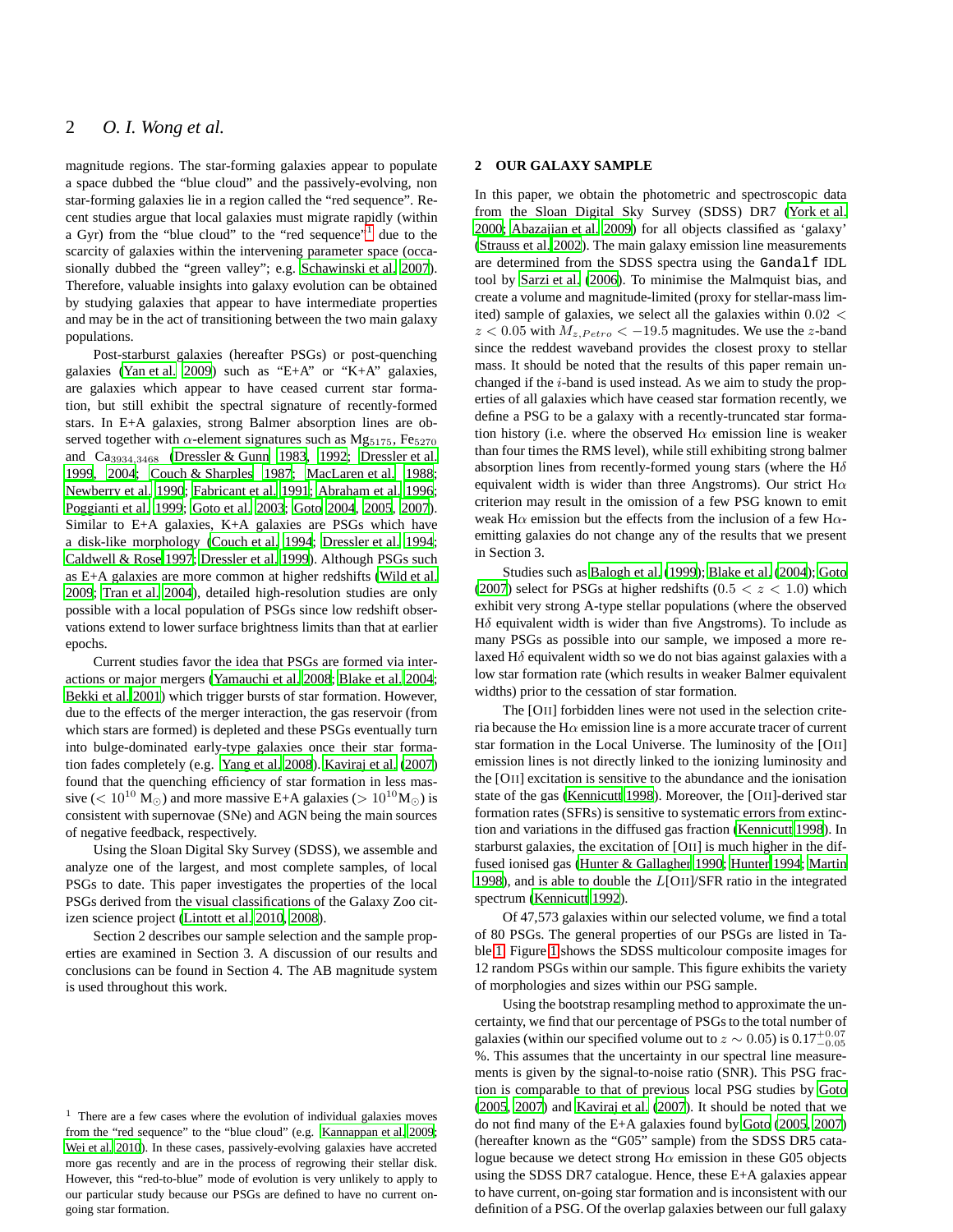<span id="page-2-0"></span>**Table 2.** Distributions of galaxy morphologies and star formation properties of our entire local volume sample and that of the PSG sample. The distributions are listed as percentages and the number of galaxies are given in parentheses.

|              |              | Entire Galaxy Sample |              | PSG sample |  |  |
|--------------|--------------|----------------------|--------------|------------|--|--|
|              | Non-SF       | SF                   | Total        |            |  |  |
| Early-type   | 50% (5148)   | 10% (3770)           | 19% (8918)   | 16% (13)   |  |  |
| Intermediate | 46% (4841)   | 47% (17589)          | 47% (22430)  | 74% (59)   |  |  |
| Late-type    | 4% (388)     | 43% (15837)          | 34% (16225)  | $10\%$ (8) |  |  |
| Total        | 100% (10377) | 100% (37196)         | 100% (47573) | 100% (80)  |  |  |

sample and that of the G05 sample, we find that our method of using the Balmer absorption line strength finds every galaxy found via its absorption line equivalent width. This is consistent with the fact that there is a good correlation between the line strengths and the equivalent widths for galaxies of similar sizes.

### **3 RESULTS**

### **3.1 Morphological properties**

#### *3.1.1 Morphological classification using Galaxy Zoo*

Galaxy morphologies are derived from the Galaxy Zoo 1 project [\(Lintott et al. 2010](#page-7-25)). From the multiple independent inspections (and classifications) made for each galaxy, the accuracy of the classifications for individual galaxies can be determined by imposing a required level of agreement among the classifiers. Following the definition of the clean sample from [Land et al.](#page-7-36) [\(2008](#page-7-36)), we require a minimum of an 80% majority agreement on the morphology for each object. Spiral galaxies (from an Sa to an Sd morphology) are classified as *late-type* objects, while all spheroids (including lenticular galaxies) are classed as *early-type*. Galaxy morphologies which are neither "early"- nor "late" are classed as *intermediatetype* which include galaxies with irregular/disturbed and merging morphologies.

Relative to the entire local volume sample, there is a smaller fraction of PSGs with spiral or late-type morphologies. We find that 74  $(\pm 10)$ % of our PSG sample appear to have intermediate morphologies, while 16  $(\pm 5)$ % and 10  $(\pm 4)$ % of our PSGs are classed as early- and late-types, respectively. It should be noted that a colour bias in morphology votes (by the Galaxy Zoo citizen scientists) is unlikely to occur since our PSG sample is dominated by intermediate-type morphologies. In addition, investigations by [Lintott et al.](#page-7-26) [\(2008](#page-7-26)) found colour bias to not be a significant effect on the final morphological classifications.

Similar to the results of [Baldry et al. \(2004](#page-7-0)); [Driver et al.](#page-7-37) [\(2006](#page-7-37)); [Bamford et al. \(2009](#page-7-38)), we find that the majority of the spheroidal/elliptical galaxies within our local volume sample exhibit non-star-forming (non-SF) properties, while, the star-forming (SF) galaxies tended to have spiral morphologies. In this paper, we classify a galaxy as star-forming if its  $H\alpha$  emission line is stronger than four times the RMS level. As expected from our PSG selection criteria of galaxies with recently-truncated star formation, we find that the PSGs appear to have a morphology distribution which appears intermediate to that of SF and non-SF galaxies within the control sample. Table [2](#page-2-0) lists the distribution of morphologies and star-forming properties of both the local volume control sample and the PSG sample.

In addition to the Galaxy Zoo classifications, we visually in-



<span id="page-2-1"></span>**Figure 2.** Peak-normalized cumulative distributions of  $f<sub>m</sub>$  for our PSG sample (black solid line) and the different types of galaxies within the control sample.

spected each PSG to confirm the morphologies. Consistent with the fact that a majority of the PSGs have intermediate-type morphologies, we find disturbed galaxy morphologies which resemble neither early- nor late-type galaxies. Depending on the size of the galaxy, the 3′′ fibers (from which the SDSS spectra are obtained) may only correspond to the central 1.2–2.9 kpc of galaxies within our redshift range. In our sample, the observed spectral properties may not be representative for approximately 5% of our sample where the outer galaxy regions are much greater than 3<sup>"</sup> and appear to be bluer than the central region.

The  $f<sub>m</sub>$  parameter is a quantification of the merger properties of Galaxy Zoo 1 and is defined to be the weighted-merger-vote fraction where the fraction of merger votes is multiplied by a weighting factor ( $W$ ; [Lintott et al. 2008](#page-7-26)) to account for the quality of the particular voters who have assessed each galaxy [\(Darg et al. 2010](#page-7-39)). Assuming that  $f_{\rm m} > 0.4$  describes a merger [\(Darg et al. 2010](#page-7-39)), we do not find many mergers within our PSG sample even though a large number of the PSGs appear asymmetrical or disturbed. A comparison of the distribution of  $f<sub>m</sub>$  parameters of our PSG sample to those of the early- and late-types of the entire galaxy sample yields Kolmogorov-Smirnov (KS) probabilities which indicate that there are no significant differences between any of the  $f<sub>m</sub>$  distributions. Figure [2](#page-2-1) shows the normalized cumulative distributions of  $f<sub>m</sub>$  for the different galaxy types.

### *3.1.2 Concentration*

As the majority of our PSG sample consists of intermediate-type morphologies, further investigation of the stellar structure will reveal quantitatively whether these PSGs truly have intermediatetype morphologies (possibly due to past interactions) or are similar in structure to the early- or late-type galaxies within the same volume. We measure the concentration index using the ratio between the R90 and R50 parameters which are the radii where 90% and 50% of the total Petrosian<sup>[2](#page-2-2)</sup> flux have been measured in the  $i$ -band. Therefore bulge-dominated galaxies will have greater R90/R50 ratios, while disk-dominated galaxies will have smaller values.

To determine the end-products of our PSG sample, we compare the peak-normalised distributions of concentration indices

<span id="page-2-2"></span><sup>2</sup> A Petrosian radius is where the mean local surface brightness (within the local annulus) is equal to a constant fraction of the mean surface brightness within that radius [\(Strauss et al. 2002\)](#page-8-9).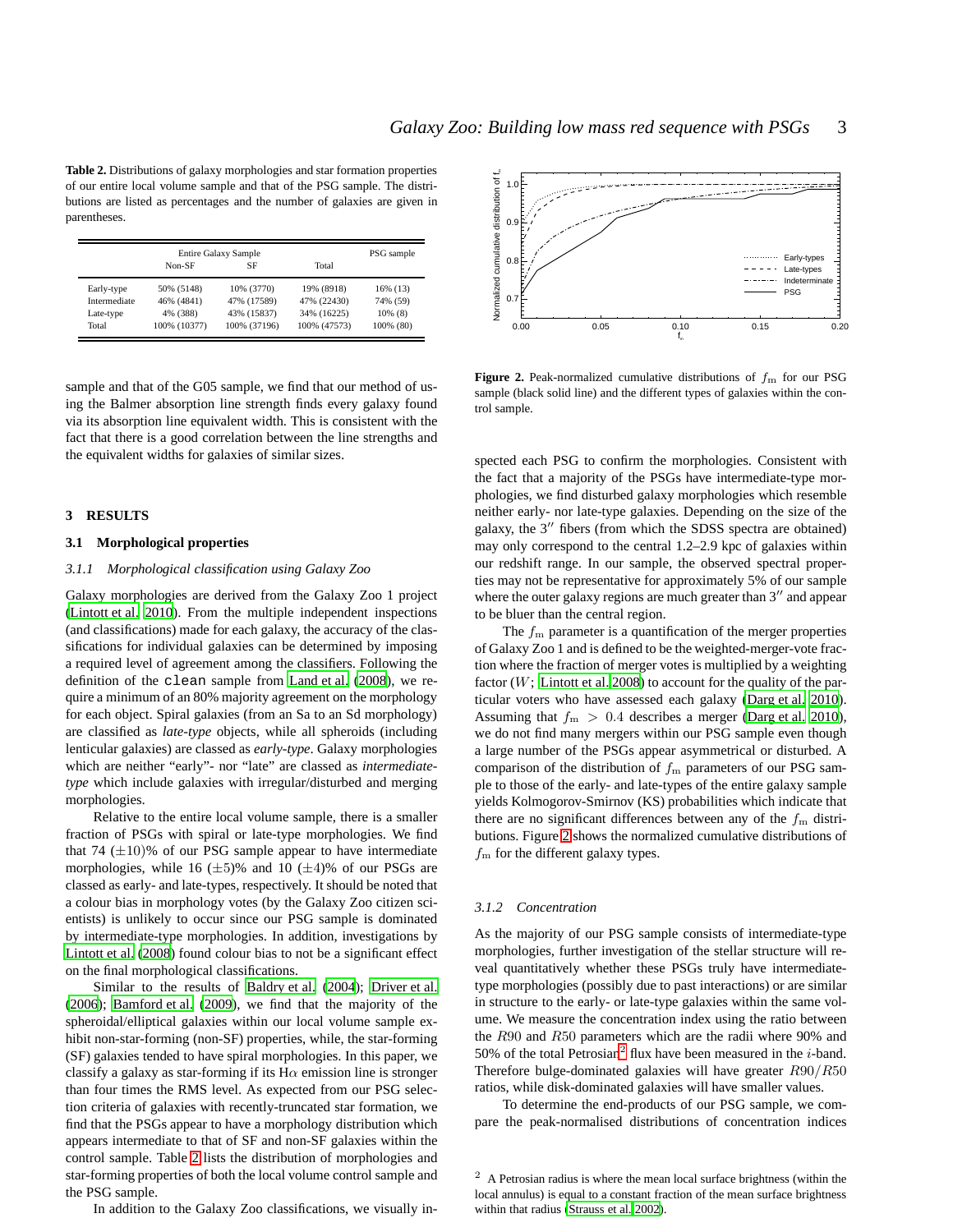**Table 1.** General properties of our PSG sample.

<span id="page-3-0"></span>

| SDSS object ID                           | RA                       | Declination                    | $m_{\rm r}$ | $u - r$ | $EW({\rm H}\delta)$ | $s_{\rm [OII]}$                                          | $s_{H\alpha}$                                                        | $log(M_{\star})$ | $f_m$ | $frac_{\text{dev}}$ | Type         | Comments                 |
|------------------------------------------|--------------------------|--------------------------------|-------------|---------|---------------------|----------------------------------------------------------|----------------------------------------------------------------------|------------------|-------|---------------------|--------------|--------------------------|
| (1)                                      | (2)                      | (3)                            | (4)         | (5)     | (6)                 | (7)                                                      | (8)                                                                  | (9)              | (10)  | (11)                | (12)         |                          |
|                                          |                          |                                |             |         |                     |                                                          |                                                                      |                  |       |                     |              |                          |
| 587731513679478898                       | 01:14:47.2               | $+00:37:55.7$                  | 16.75       | 2.00    | 3.4                 | $< 7.9 \times 10^{-15}$                                  |                                                                      | 9.95             | 0.000 | 0.595               | 1            | $\overline{\phantom{m}}$ |
| 587731513681313986                       | 01:31:37.9               | $+00:48:51.7$                  | 16.52       | 1.37    | 5.0                 | $< 2.4 \times 10^{-16}$                                  | $< 1.3 \times 10^{-17}$                                              | 9.69             | 0.000 | 0.000               | I            | $\overline{\phantom{0}}$ |
| 587731511533961332                       | 01:32:50.2               | $-00:56:17.6$                  | 16.86       | 2.11    | 4.7                 | $< 6.4 \times 10^{-15}$                                  | $< 1.5 \times 10^{-15}$                                              | 10.03            | 0.000 | 1.000               | I            | blob                     |
| 587727230522032233                       | 01:37:16.4               | $-09:29:06.5$                  | 16.63       | 2.25    | 3.7                 | $<$ 1.2 $\times$ $10^{-16}$                              | $\overline{\phantom{m}}$                                             | 9.96             | 0.000 | 0.546               | I            | blob                     |
| 588015510358524013                       | 02:20:38.7               | $+00:54:09.1$                  | 15.15       | 0.97    | 4.1                 | $1.5 \times 10^{-13}$                                    | $< 6.3 \times 10^{-15}$                                              | 9.66             | 0.000 | 0.240               | S            |                          |
| 587731512082956346                       | 03:23:33.3               | $-00:26:18.8$                  | 14.92       | 2.04    | 4.2                 |                                                          | $< 7.3 \times 10^{-14}$                                              | 9.99             | 0.000 | 0.770               | E            |                          |
| 587731514232996008                       | 03:47:10.2               | $+01:04:39.9$                  | 15.78       | 1.77    | 3.9                 | $<$ 4.8 $\times$ $10^{-16}$                              | $< 4.7 \times 10^{-17}$                                              | 9.97             | 0.000 | 0.007               | I            | $\overline{\phantom{0}}$ |
| 587732053779283987                       |                          |                                |             |         |                     | $<$ 5.5 $\times$ $10^{-16}$                              | $< 3.1 \times 10^{-16}$                                              |                  |       |                     |              |                          |
|                                          | 08:43:20.7               | $+37:13:27.6$                  | 16.24       | 2.26    | 3.7                 |                                                          |                                                                      | 10.23            | 0.000 | 0.926               | I            | blob                     |
| 587744874791370929                       | 09:01:03.8               | $+13:36:33.3$                  | 14.91       | 0.85    | 4.0                 | $1.7 \times 10^{-13}$                                    | $< 1.2 \times 10^{-14}$                                              | 9.82             | 0.188 | 0.505               | I            | disturbed                |
| 587745403073855572                       | 09:11:31.1               | $+12:08:52.1$                  | 14.96       | 2.22    | 3.3                 | $< 1.0 \times 10^{-14}$                                  | $<$ 2.4 $\times$ $10^{-15}$                                          | 10.43            | 0.047 | 1.000               | I            | disturbed                |
| 587745540514119842                       | 09:25:03.2               | $+13:03:58.0$                  | 16.56       | 2.06    | 3.0                 | $<$ 3.5 $\times$ $10^{-14}$                              | $< 2.2 \times 10^{-15}$                                              | 9.81             | 0.000 | 1.000               | $\mathbf I$  | blob                     |
| 588016891707392070                       | 09:29:34.6               | $+33:47:51.1$                  | 15.28       | 1.22    | 4.3                 | $1.1 \times 10^{-13}$                                    | $< 1.6 \times 10^{-14}$                                              | 9.70             | 0.115 | 0.000               | I            | disturbed                |
| 587745243626405989                       | 09:45:00.0               | $+15:27:40.0$                  | 15.79       | 2.10    | 4.0                 | $< 1.2 \times 10^{-14}$                                  | $< 4.2 \times 10^{-15}$                                              | 10.25            | 0.000 | 0.609               | I            | blob                     |
| 587735044693753946                       | 09:46:29.9               | $+39:02:19.7$                  | 16.72       | 1.34    | 3.9                 | $1.9 \times 10^{-13}$                                    | $< 1.2 \times 10^{-14}$                                              | 9.61             | 0.000 | 0.620               | I            |                          |
| 587725074458804315                       | 09:49:56.4               | $-00:13:52.9$                  | 13.89       | 2.36    | 3.4                 | $<$ 6.5 $\times$ 10 $^{-16}$                             | $<$ 2.7 $\times$ $10^{-16}$                                          | 11.35            | 0.095 | 1.000               | $\mathbf I$  | disturbed                |
| 588848900973789221                       | 10:04:29.8               | $+00:41:20.2$                  | 16.49       | 2.06    | 3.2                 | $<$ 1.8 $\times$ $10^{-16}$                              | $< 2.1 \times 10^{-16}$                                              | 9.93             | 0.000 | 0.870               | $\mathbf I$  | blob                     |
| 587726032236183669                       |                          |                                | 16.94       |         | 5.7                 | $<$ 2.0 $\times$ 10 $^{-16}$                             |                                                                      | 9.84             |       | 0.613               | I            |                          |
|                                          | 10:06:50.9               | $+01:41:34.0$                  |             | 2.08    |                     |                                                          |                                                                      |                  | 0.074 |                     |              | blob                     |
| 587738948283334792                       | 10:12:18.9               | $+36:07:50.0$                  | 15.62       | 1.59    | 3.3                 | $1.1 \times 10^{-13}$                                    | $< 1.9 \times 10^{-14}$                                              | 9.96             | 0.000 | 0.964               | I            | blob                     |
| 587741828579393617                       | 10:21:25.9               | $+21:32:45.8$                  | 16.00       | 1.90    | 4.1                 |                                                          | $< 6.2 \times 10^{-16}$                                              | 9.91             | 0.000 | 0.002               | S            |                          |
| 587733080268931236                       | 10:30:53.7               | $+51:19:59.6$                  | 15.05       | 1.18    | 4.2                 | $4.9\times10^{-15}$                                      | $< 8.3 \times 10^{-16}$                                              | 10.35            | 0.031 | 0.194               | $\rm S$      | asymmetric               |
| 587728947978436717                       | 10:42:32.3               | $-00:41:58.3$                  | 15.83       | 2.07    | 4.3                 | $<$ 2.9 $\times$ $10^{-16}$                              | $<$ 7.5 $\times$ 10 $^{-16}$                                         | 10.10            | 0.000 | 0.994               | I            | blob                     |
| 587729386611212446                       | 10:53:05.4               | $+57:51:54.2$                  | 15.60       | 1.10    | 3.8                 | $3.7 \times 10^{-16}$                                    | $<$ 1.5 $\times$ 10 <sup>-16</sup>                                   | 10.05            | 0.000 | 0.054               | 1            | $\overline{\phantom{a}}$ |
| 587734894357381314                       | 11:00:48.5               | $+10:31:19.0$                  | 16.44       | 2.23    | 4.2                 | $< 6.1 \times 10^{-15}$                                  | $< 1.6 \times 10^{-15}$                                              | 10.12            | 0.000 | 0.864               | I            | asymmetric               |
| 587741489834754106                       | 11:10:33.9               | $+28:29:33.3$                  | 15.73       | 2.07    | 4.1                 |                                                          | $< 1.4 \times 10^{-14}$                                              | 10.00            | 0.000 | 0.985               | I            | blob                     |
| 588848898833842380                       | 11:13:28.0               | $-00:54:09.5$                  | 16.62       | 2.03    | 4.9                 | $< 2.5 \times 10^{-14}$                                  | $< 3.7 \times 10^{-15}$                                              | 9.57             | 0.000 | 0.771               | I            | blob                     |
| 587732580982521898                       | 11:19:07.6               | $+58:03:14.3$                  | 14.17       | 2.16    | 4.7                 | $1.6 \times 10^{-13}$                                    | $<$ 2.9 $\times$ 10 $^{-14}$                                         | 10.74            | 0.000 | 1.000               | I            |                          |
|                                          |                          |                                |             |         |                     |                                                          |                                                                      |                  |       |                     |              | asymmetric               |
| 587739405703577638                       | 11:26:53.7               | $+33:07:09.5$                  | 14.86       | 1.21    | 4.5                 | $1.3 \times 10^{-13}$                                    | $< 7.3 \times 10^{-15}$                                              | 9.92             | 0.108 | 0.190               | S            | -                        |
| 587732482746548338                       | 11:35:32.0               | $+48:56:38.5$                  | 15.99       | 2.19    | 4.0                 | $< 6.5 \times 10^{-15}$                                  | $< 1.3 \times 10^{-15}$                                              | 9.76             | 0.017 | 0.866               | $\mathbf I$  | disturbed                |
| 587741726574444657                       | 11:36:55.2               | $+24:53:25.5$                  | 14.92       | 1.73    | 5.5                 | $1.4 \times 10^{-13}$                                    | $< 5.0 \times 10^{-11}$                                              | 9.98             | 0.027 | 0.200               | I            | disturbed                |
| 587742573224657026                       | 11:43:47.8               | $+20:21:48.0$                  | 15.61       | 1.83    | 6.7                 | $<$ 8.2 $\times$ $10^{-15}$                              |                                                                      | 9.56             | 0.000 | 0.305               | S            | disturbed                |
| 588017111833182222                       | 12:21:05.7               | $+47:58:51.9$                  | 16.54       | 2.18    | 3.6                 | $< 7.2 \times 10^{-14}$                                  | $< 2.2 \times 10^{-15}$                                              | 10.02            | 0.000 | 0.978               | I            |                          |
| 588017730836561977                       | 12:26:41.6               | $+08:44:32.2$                  | 15.42       | 2.45    | 6.5                 | $<$ 8.9 $\times$ $10^{-13}$                              | $< 4.9 \times 10^{-14}$                                              | 10.38            | 0.000 | 0.906               | I            | $\overline{\phantom{a}}$ |
| 587726033325850747                       | 12:32:18.9               | $+03:00:09.8$                  | 16.82       | 2.00    | 3.3                 | $< 6.2 \times 10^{-14}$                                  |                                                                      | 10.10            | 0.000 | 1.000               | I            | blob                     |
| 587725816414142618                       | 12:32:23.3               | $+66:25:36.6$                  | 16.90       | 2.26    | 3.1                 | $< 1.0 \times 10^{-16}$                                  |                                                                      | 9.82             | 0.032 | 0.528               | I            | blob                     |
| 587734892220252284                       | 12:37:18.0               | $+09:32:09.0$                  | 14.55       | 1.89    | 3.0                 | $<$ 3.4 $\times$ $10^{-16}$                              |                                                                      | 9.84             | 0.000 | 0.979               | E            |                          |
| 587739096454332452                       |                          |                                |             |         |                     | $<$ 1.2 $\times$ 10 $^{-16}$                             | $<$ 1.3 $\times$ 10 <sup>-17</sup>                                   | 10.19            |       |                     |              |                          |
| 587741602572599308                       | 12:38:52.8<br>12:57:17.8 | $+36:32:05.7$                  | 15.74       | 2.15    | 3.7                 |                                                          |                                                                      |                  | 0.000 | 1.000               | E            |                          |
|                                          |                          | $+27:48:39.3$                  | 15.40       | 1.97    | 3.9                 | $<$ 1.7 $\times$ 10 $^{-15}$                             | $<$ 4.4 $\times$ $10^{-18}$                                          | 9.74             | 0.000 | 0.211               | I            | disturbed                |
| 587741722823557134                       | 12:57:21.7               | $+27:52:49.5$                  | 15.23       | 2.10    | 3.6                 | $< 5.1 \times 10^{-15}$                                  | $<$ 1.9 $\times$ 10 $^{-17}$                                         | 9.94             | 0.000 | 0.873               | E            |                          |
| 587741722286686489                       | 12:57:45.7               | $+27:25:45.6$                  | 15.92       | 1.94    | 3.9                 | $<$ 1.3 $\times$ 10 <sup>-13</sup>                       | $< 1.1 \times 10^{-14}$                                              | 9.56             | 0.000 | 0.254               | $\rm S$      |                          |
| 587741721749881039                       | 12:58:12.0               | $+27:07:39.5$                  | 16.60       | 2.31    | 3.5                 | $<$ 3.0 $\times$ $10^{-14}$                              |                                                                      | 10.06            | 0.000 | 0.806               | S            |                          |
| 587741722823754043                       | 12:59:39.5               | $+27:51:16.6$                  | 16.57       | 2.20    | 4.2                 | $<$ 3.7 $\times$ $10^{-17}$                              | $< 1.1 \times 10^{-17}$                                              | 9.95             | 0.454 | 0.343               | 1            | disturbed                |
| 587741722823819345                       | 13:00:10.2               | $+27:51:50.2$                  | 15.85       | 2.22    | 3.4                 | $<$ 2.8 $\times$ 10 $^{-15}$                             |                                                                      | 10.00            | 0.097 | 0.357               | I            | disturbed                |
| 587741722286948519                       | 13:00:29.2               | $+27:30:53.4$                  | 15.53       | 1.63    | 8.5                 | $<$ 1.1 $\times$ 10 $^{-15}$                             | $< 9.6 \times 10^{-17}$                                              | 9.55             | 0.125 | 0.224               | I            | disturbed                |
| 587739719754514434                       | 13:04:22.7               | $+28:48:38.8$                  | 14.33       | 0.86    | 4.4                 | $<$ 2.9 $\times$ $10^{-12}$                              | $< 4.2 \times 10^{-14}$                                              | 10.15            | 0.365 | 0.643               | $\rm S$      | disturbed                |
| 587733195160485975                       |                          |                                | 14.29       |         | 4.6                 | $<$ 4.8 $\times$ $10^{-16}$                              | $< 1.4 \times 10^{-16}$                                              | 10.75            |       | 1.000               | Е            |                          |
|                                          | 13:05:25.8               | $+53:35:30.3$                  |             | 2.15    |                     |                                                          |                                                                      |                  | 0.000 |                     |              |                          |
| 587722982822379684                       | 13:17:59.6               | $-00:17:43.2$                  | 13.29       | 1.22    | 5.2                 | $<$ 2.1 $\times$ $10^{-14}$                              | $<5.1\times10^{-14}$                                                 | 10.44            | 0.139 | 0.477               | s            | asymmetric               |
| 587729773681377291                       | 13:37:44.1               | $-02:10:27.9$                  | 14.61       | 0.72    | 3.5                 | $\qquad \qquad -$                                        | $<$ 2.5 $\times$ $10^{-14}$                                          | 10.41            | 0.000 | 0.338               | S            |                          |
| 587726032797565040                       | 13:50:51.0               | $+02:19:38.5$                  | 15.62       | 2.11    | 4.7                 | $<$ 3.2 $\times$ $10^{-16}$                              | $<$ 8.7 $\times$ $10^{-17}$                                          | 9.97             | 0.167 | 1.000               | $\rm I$      | disturbed                |
| 587730021178867826                       | 14:18:51.0               | $+05:28:14.2$                  | 15.92       | 2.09    | 3.0                 | $< 7.3 \times 10^{-15}$                                  | $< 2.6 \times 10^{-15}$                                              | 9.90             | 0.000 | 0.961               | 1            | blob                     |
| 587739827130007710                       | 14:39:08.5               | $+22:17:42.4$                  | 15.42       | 0.84    | 4.5                 | $2.0 \times 10^{-14}$                                    | $< 1.1 \times 10^{-15}$                                              | 9.75             | 0.136 | 0.000               | I            | asymmetric               |
| 587739408405626997                       | 14:39:30.4               | $+30:52:49.1$                  | 16.14       | 1.97    | 4.2                 | $< 5.0 \times 10^{-14}$                                  | $<$ 1.3 $\times$ 10 <sup>-15</sup>                                   | 9.97             | 0.153 | 1.000               | I            | disturbed                |
| 587739379916210254                       | 14:54:24.7               | $+27:39:38.7$                  | 16.23       | 2.04    | 3.9                 | $<$ 1.8 $\times$ 10 $^{-16}$                             | $<$ 4.2 $\times$ $10^{-17}$                                          | 9.98             | 0.000 | 1.000               | $\mathbf I$  | blob                     |
| 587726032268362094                       | 15:01:24.0               | $+01:39:25.0$                  | 15.90       | 1.92    | 3.9                 |                                                          | $< 4.5 \times 10^{-15}$                                              | 9.95             | 0.000 | 0.682               | I            | blob                     |
| 588017949366157511                       | 15:03:39.4               | $+35:27:30.5$                  | 16.14       | 0.94    | 3.9                 | $1.8\times10^{-13}$                                      | $< 6.4 \times 10^{-15}$                                              | 9.60             | 0.000 | 0.000               | I            |                          |
| 587736975271067720                       | 15:12:04.1               | $+28:25:14.1$                  | 14.26       | 1.20    | 4.2                 | $1.3 \times 10^{-15}$                                    | $< 4.7 \times 10^{-15}$                                              | 10.43            | 0.015 | 0.772               | I            |                          |
|                                          |                          |                                |             |         |                     | $<$ 4.7 $\times$ $10^{-14}$                              | $<\hspace{1mm}5.5\hspace{1mm}\times\hspace{1mm}10^{\hspace{1mm}-15}$ |                  |       |                     |              | asymmetric               |
| 588017991773978739<br>587736543098568963 | 15:14:29.9               | $+07:35:46.8$<br>$+07:37:53.9$ | 15.45       | 1.97    | 4.4                 | $<$ 1.7 $\times$ 10 $^{-14}$                             | $<$ 2.5 $\times$ $10^{-15}$                                          | 10.27            | 0.000 | 0.918               | I<br>I       | blob                     |
|                                          | 15:21:08.6               |                                | 16.40       | 2.05    | 4.9                 |                                                          |                                                                      | 10.12            | 0.000 | 0.920               |              | blob                     |
| 587742575924805956                       | 15:23:22.8               | $+13:26:19.2$                  | 15.91       | 1.38    | 3.4                 | $2.8 \times 10^{-14}$                                    | $<$ 7.7 $\times$ $10^{-15}$                                          | 9.99             | 0.000 | 0.038               | I            | disturbed                |
| 587736477596975155                       | 15:23:43.0               | $+08:27:29.0$                  | 15.86       | 2.06    | 3.0                 | $<\hspace{1mm}5.2\hspace{1mm}\times\hspace{1mm}10^{-16}$ |                                                                      | 9.81             | 0.000 | 1.000               | $\mathbf{I}$ |                          |
| 587739810494218509                       | 15:24:25.6               | $+19:42:59.5$                  | 14.96       | 1.13    | 5.4                 | $1.2\times10^{-14}$                                      | $< 1.4 \times 10^{-15}$                                              | 9.73             | 0.027 | 0.031               | s            | L; disturbed             |
| 587733603187556413                       | 15:26:21.9               | $+48:42:14.4$                  | 15.88       | 1.58    | 3.9                 | $1.4 \times 10^{-13}$                                    | $<$ 5.7 $\times$ $10^{-14}$                                          | 10.07            | 0.310 | 1.000               | I            |                          |
| 588017703489634681                       | 15:26:53.3               | $+08:32:07.7$                  | 16.64       | 2.21    | 4.7                 | $<$ 1.3 $\times$ 10 $^{-13}$                             | $<\hspace{1mm}5.7\hspace{1mm}\times\hspace{1mm}10^{\hspace{1mm}-15}$ | 10.00            | 0.000 | 0.359               | I            | blob                     |
| 587730021724062009                       | 15:34:53.4               | $+04:16:60.0$                  | 15.66       | 1.43    | 3.5                 | $1.9\times10^{-15}$                                      | $<$ 7.4 $\times$ $10^{-16}$                                          | 10.00            | 0.000 | 0.181               | Ι            | disturbed                |
| 587739721917595889                       | 15:39:19.9               | $+21:21:30.0$                  | 16.76       | 2.05    | 3.1                 | $< 3.9 \times 10^{-15}$                                  | $< 8.8 \times 10^{-16}$                                              | 9.86             | 0.000 | 1.000               | I            |                          |
| 588017704565276972                       | 15:44:31.7               | $+08:35:07.4$                  | 16.52       | 1.93    | 3.6                 | $< 6.4 \times 10^{-14}$                                  | $< 3.3 \times 10^{-15}$                                              | 9.75             | 0.000 | 0.717               | s            | blob                     |
|                                          |                          |                                |             |         |                     |                                                          |                                                                      |                  |       |                     |              |                          |
| 588011101570662666                       | 16:00:17.3               | $+46:51:35.6$                  | 16.57       | 2.28    | 3.3                 | $< 9.8 \times 10^{-14}$                                  | $< 8.1 \times 10^{-15}$                                              | 10.29            | 0.000 | 0.779               | E            | blob                     |
| 587739828212793702                       | 16:03:15.7               | $+16:19:07.9$                  | 15.86       | 2.09    | 3.6                 | $3.1 \times 10^{-14}$                                    | $< 4.5 \times 10^{-15}$                                              | 10.07            | 0.044 | 0.814               | I            | disturbed                |
| 587739809961804053                       | 16:03:25.9               | $+15:38:48.2$                  | 15.43       | 0.84    | 4.0                 | $5.7\times10^{-14}$                                      | $< 4.2 \times 10^{-15}$                                              | 9.55             | 0.000 | 0.106               | s            | L                        |
| 587729227152752660                       | 16:03:44.5               | $+52:24:12.6$                  | 15.57       | 2.23    | 4.3                 | $<$ 5.8 $\times$ $10^{-15}$                              | $< 1.2 \times 10^{-15}$                                              | 10.42            | 0.000 | 1.000               | E            | $\overline{\phantom{a}}$ |
| 587739707420901722                       | 16:04:38.6               | $+17:36:35.0$                  | 16.61       | 2.00    | 3.8                 | $<$ 3.3 $\times$ $10^{-17}$                              | $<$ 1.5 $\times$ 10 $^{-16}$                                         | 9.46             | 0.186 | 0.499               | I            | disturbed                |
| 587725817501712592                       | 16:16:52.9               | $+50:57:04.6$                  | 14.69       | 2.73    | 4.0                 |                                                          | $< 6.7 \times 10^{-15}$                                              | 11.47            | 0.000 | 0.734               | E            |                          |
| 587735666928844900                       | 16:25:18.3               | $+37:56:40.6$                  | 15.03       | 2.12    | 3.2                 | $<$ 1.0 $\times$ 10 $^{-15}$                             | $< 1.6 \times 10^{-16}$                                              | 10.15            | 0.000 | 1.000               | I            | $\overline{\phantom{a}}$ |
| 588018090548920817                       | 16:41:33.5               | $+24:42:14.2$                  | 16.01       | 2.02    | 4.1                 | $<$ 6.9 $\times$ $10^{-15}$                              | $< 2.3 \times 10^{-15}$                                              | 10.04            | 0.000 | 0.849               | Ι            | blob                     |
| 588018253228408956                       | 16:53:14.4               | $+25:07:59.2$                  | 14.01       | 1.45    | 4.3                 | $1.1 \times 10^{-13}$                                    | $< 9.3 \times 10^{-14}$                                              | 10.44            | 0.000 | 0.692               | s            | disturbed                |
|                                          |                          |                                |             |         |                     |                                                          |                                                                      |                  |       |                     |              |                          |
| 588018254302609790                       | 16:59:33.1               | $+24:55:59.9$                  | 16.17       | 2.36    | 3.0                 | $< 7.3 \times 10^{-16}$                                  | $< 2.2 \times 10^{-16}$                                              | 10.28            | 0.000 | 0.717               | I            | blob                     |
| 587733432998559923                       | 17:04:51.3               | $+25:03:18.4$                  | 16.51       | 2.51    | 8.3                 | $<$ 1.1 $\times$ $10^{-14}$                              | $< 2.4 \times 10^{-15}$                                              | 10.45            | 0.068 | 1.000               | I            | blob                     |
| 587725503947735340                       | 17:14:07.2               | $+57:28:38.7$                  | 16.00       | 2.10    | 3.2                 | $< 1.4 \times 10^{-14}$                                  | $< 8.2 \times 10^{-16}$                                              | 9.83             | 0.000 | 0.129               | s            | -                        |
| 587731174382502294                       | 21:19:48.2               | $+00:40:21.8$                  | 16.37       | 1.83    | 5.5                 | $<$ 3.7 $\times$ $10^{-16}$                              | $<$ 5.5 $\times$ $10^{-17}$                                          | 9.91             | 0.000 | 0.880               | I            |                          |
| 587727213347799419                       | 21:33:56.5               | $-07:54:08.7$                  | 15.22       | 1.14    | 4.4                 | $<$ 2.7 $\times$ 10 $^{-16}$                             | $< 5.5 \times 10^{-17}$                                              | 9.75             | 0.000 | 0.000               | I            | $\overline{\phantom{0}}$ |
| 587731185117954089                       | 22:08:06.1               | $-00:54:25.0$                  | 15.10       | 2.06    | 4.3                 | $< 4.9 \times 10^{-16}$                                  | $< 3.3 \times 10^{-16}$                                              | 10.54            | 0.036 | 1.000               | E            | disturbed                |

Col. (1): SDSS object identification. Col. (2): Galaxy center's right ascension. Col. (3): Galaxy center's declination. Col. (4):  $r$ -band magnitude. Col. (5):  $u - r$  colour. Col. (6): Ho equivalent width (Angstroms). Col.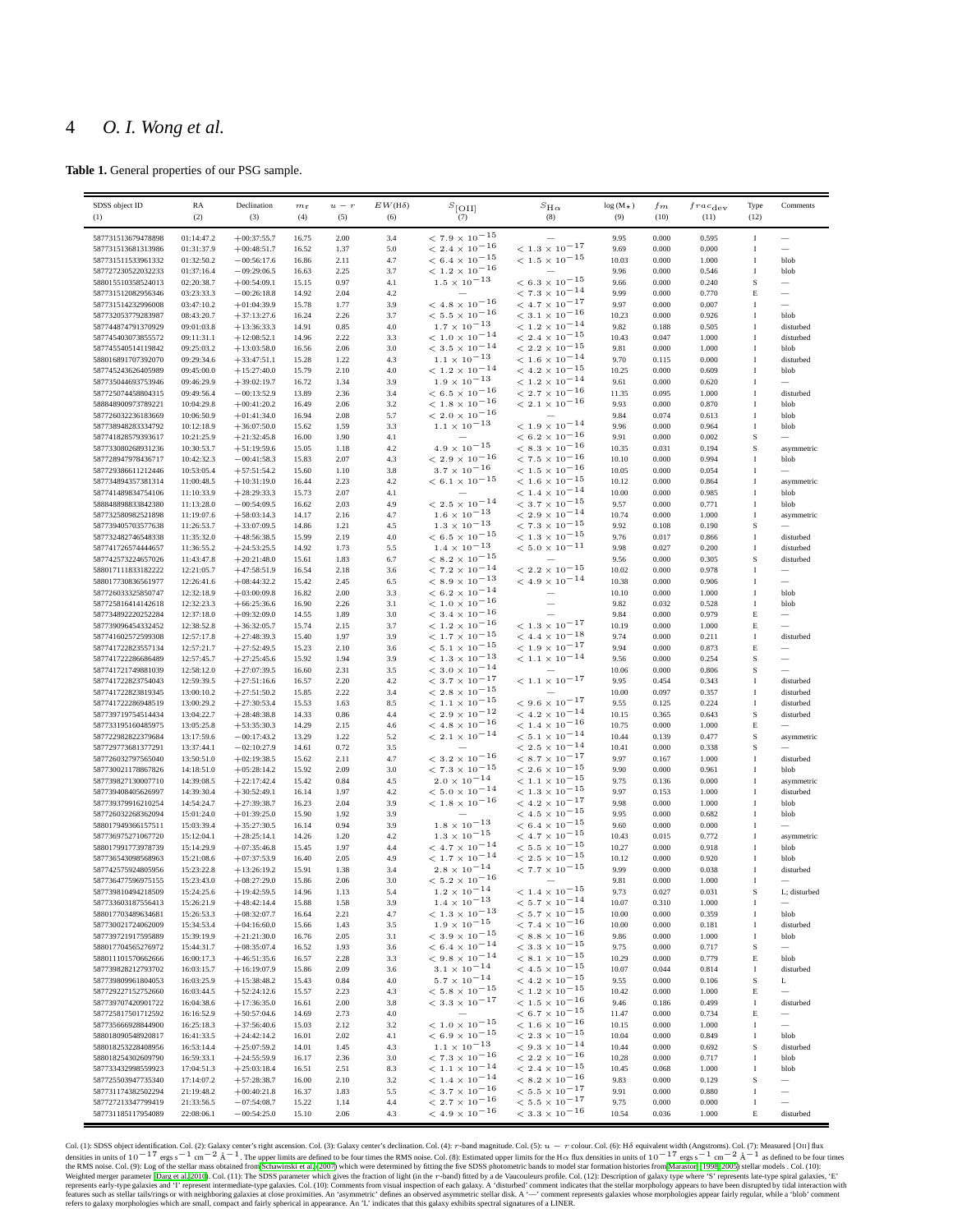

<span id="page-4-0"></span>Figure 1. Example SDSS colour images of 12 PSGs within our sample. Each image frame provides a 48<sup>'</sup>/×48<sup>'</sup> field-of-view centered on the galaxy. The left panel shows four examples of early-type PSGs, the middle panel shows four examples of intermediate-type PSGs and the right panel shows four examples of late-type PSGs. The red circles show the SDSS fiber field-of-view where each spectrum was obtained.

for our population of PSGs to the early- and late-type population of galaxies with log ( $M_{\star}$ ) < 10.5 M<sub>☉</sub>. In agreement with [Strateva et al. \(2001](#page-8-0)), we find that the division between early- and late-type galaxies is where the R90 is approximately 2.6 times greater than the R50. The distribution of concentration indices for our PSG sample is very similar to that of the early-type galaxies.

On the other hand, [Masters et al. \(2010](#page-7-42)) showed that earlytype galaxies classified in such a manner may be contaminated by up to 50% by edge-on spirals and that the SDSS fracDev parameter (fracDev; which gives the fraction of light fitted by a de Vaucouleurs profile) provides a better differentiation between the early- and late-type galaxies as typical early-type elliptical galaxies are traditionally characterised by a de Vaucouleurs profile and as such have an  $fracDev > 0.5$ . As such, we show the distribution of fracDev for our "green" PSGs and low-mass early- and late-type sample in Figure [3.](#page-4-1) The PSG distribution is shown by the gray-shaded histogram, while the striped histogram in the leftpanel represents the distribution for the early-types and the distribution for late-types are represented by the striped histogram in the right panel. A quantitative comparison using the KS test yields a KS probability of 0.68 that the fracDev distributions of PSGs and early-types are derived from the same parent sample, while the fracDev distributions of PSGs and late-types yield a KS probability of  $<$  0.001.

Therefore, we find that the structural stellar morphologies of the PSGs within the "green valley" appear to be more closely related to the morphologies of low-mass early-type galaxies even though star formation has only been truncated recently.

### **3.2 Colour and stellar mass**

We derive the  $u - r$  colours of our sample using the modelMags (from SDSS DR7; [Abazajian et al. 2009\)](#page-7-28) which are determined from the best fit of each galaxy profile to the linear combination of the exponential and the de Vaucouleurs profiles. In addition, these magnitude measurements are corrected for dust attenuation using the models of [Calzetti et al.](#page-7-43) [\(2000](#page-7-43)). The "green valley" of our sample's colour distribution is defined to be within the nominal colour range of  $1.8 < u - r < 2.3$ . The stellar mass estimates for each galaxy are measured by fitting the five optical wavebands from SDSS to star formation history libraries generated from stellar models of [Maraston \(1998](#page-7-40), [2005](#page-7-41)). The uncertainties in our derived



<span id="page-4-1"></span>**Figure 3.** Peak-normalised distributions of fracDev (which describes the fraction of light from a fit to a de Vaucouleurs profile). The gray shaded histograms show the fracDev distribution for PSGs. The striped histogram show the fracDev distribution for the early-type galaxies (in the left panel) and the distribution for the late-type galaxies (in the right panel).

stellar masses are dominated by the inherent uncertainties within the stellar models used. More details on the parameterization of the star formation histories and the fitting process can be found in [Schawinski et al. \(2010](#page-8-10)) and references within.

The top row of panels in Figure [4](#page-5-0) shows the colour–stellar mass distribution of our PSG sample as red solid circles and the SDSS galaxy sample of a particular type is represented by the black solid contours. Black dotted-lined contours represent the distribution of the entire sample regardless of galaxy-type and are shown for comparison purposes. The bottom row of panels in Figure [4](#page-5-0) shows the distribution of the fraction of PSGs to the number of galaxies (of a particular type) in a given colour–stellar mass bin as a solid orange-shaded contour map overlaid on the solid contours showing the distribution of the SDSS galaxies of a particular type.

As can be seen from the top row panels of Figure [4,](#page-5-0) our PSG sample appears to be spread over a fairly large  $u - r$  colour range even though a majority (94%) of the PSGs have stellar masses below the transition mass of log  $M_{\star}$  < 10.5 M<sub>☉</sub> which separate the low-mass star-forming galaxies from the high-mass passivelyevolving bulge-dominated galaxies [\(Kauffmann et al. 2003](#page-7-44)). In fact, we do not find any PSG with a log  $M_{\star} > 11.5$  M<sub>☉</sub>. Such a stellar mass limit in our PSG sample is more clearly illustrated by the number fractions of PSGs to the number of galaxies within a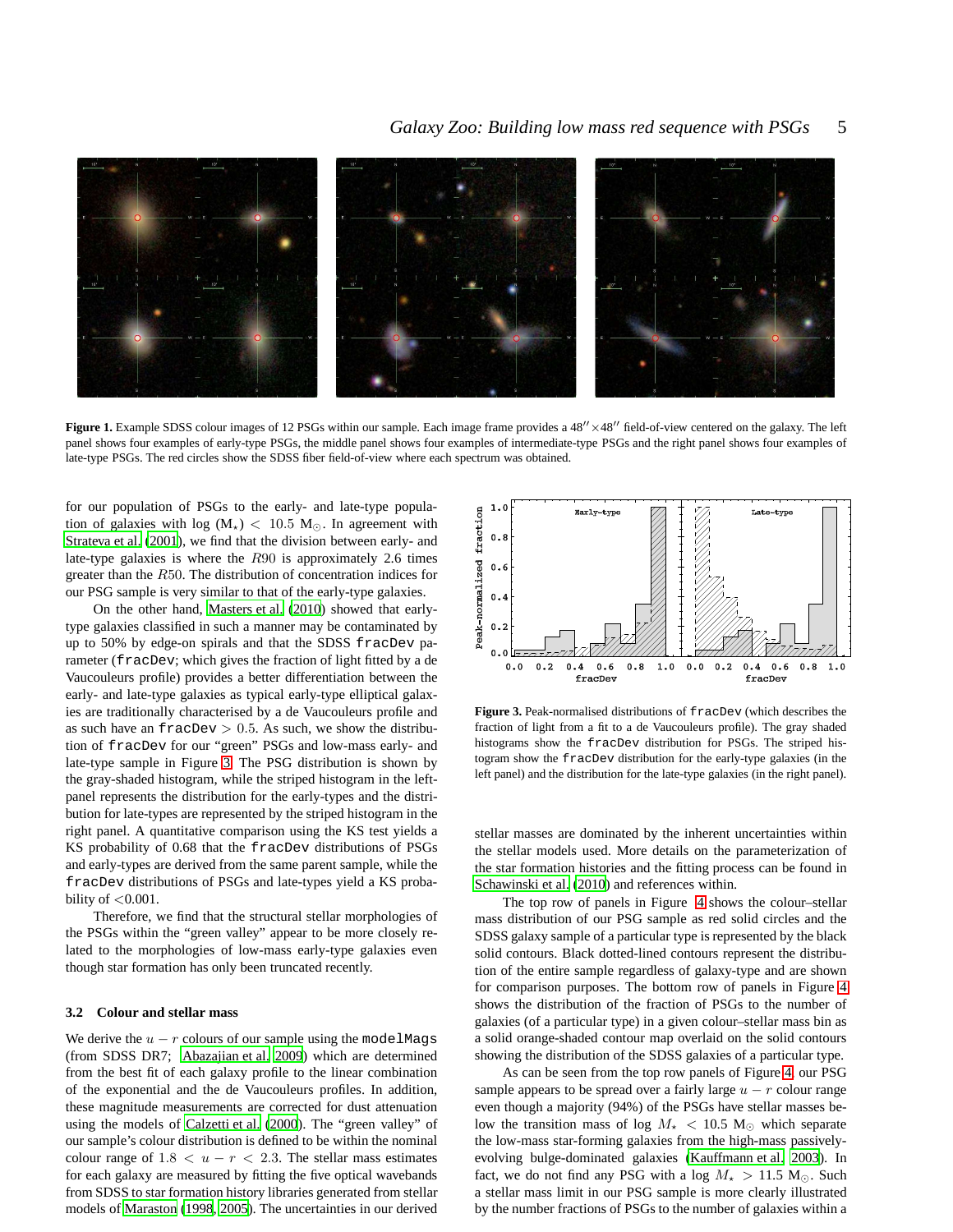

<span id="page-5-0"></span>**Figure 4.** The u − r colour versus stellar mass distribution of our the SDSS galaxy sample are shown by the contours. The top row shows PSG sample (solid red circles) overplotted onto the distribution of SDSS galaxies of a particular type (demarcated by the solid line contours). The panels from left to right show the distributions: for all galaxy types, for early-type galaxies, for intermediate-type galaxies and for late-type galaxies. Within the top row, the distribution of SDSS galaxies for all galaxy types are also shown as a comparison by dotted-lined contours within the early-, intermediate and late-type galaxy panels. The bottom row shows the number fraction of our PSG sample to the galaxy sample of a particular type in a given colour–mass bin as a solid orange contour map overlaid onto the contours marking the distribution of SDSS galaxies. The maximum number fractions for all galaxy types, early-types, intermediate-types, late-types are 3.0%, 2.6%, 3.0% and 1.9%; respectively.



<span id="page-5-1"></span>**Figure 5.** Percentage of PSGs as a function of stellar mass. The uncertainties are given by the  $10^{th}$  and  $90^{th}$  percentile values derived from bootstrap resampling of our data.

particular colour–stellar mass range (see the bottom panels of Fig-ure [4\)](#page-5-0). Figure [5](#page-5-1) shows the percentage of PSGs per  $10^{0.5}$  M<sub> $\odot$ </sub> bins. The average percentage of PSGs in the log  $M_{\star}$  bins between 9.5 and 10.5 M⊙ is  $\sim 8$  times greater than that between the log  $M_{\star}$ bins between 10.5 and 11.5 M<sub>☉</sub> (with a  $3\sigma$  significance). The uncertainties in the stellar masses are dominated by the uncertainties in the stellar population models and can be up to  $10^{0.3}~\mathrm{M}_{\odot}$  in stellar masses (e.g. [Conroy et al. 2009\)](#page-7-45).

One possible reason for the lack of high mass PSGs is likely to be because our sample is restricted to a very local volume. As such, the probability of finding massive galaxies in such a local volume is much less than at higher redshifts. Galaxies with log stellar masses greater than 11.5 account for only 3.8% of the entire galaxy sam-

ple. In addition, high-redshift surveys of E+A galaxies are not as sensitive to smaller (and fainter) galaxies. As such, the E+A galaxies found at  $z \sim 0.1$  are most likely the biggest and brightest types of post-starburst galaxies. For example, the PSG sample at  $z = 0.8$ in [Yan et al.](#page-8-2) [\(2009](#page-8-2)) have stellar masses greater than  $10^{10.6}$  M<sub> $\odot$ </sub>. In addition, low redshift PSGs are also more closely associated to less massive blue galaxies than high redshift PSGs which are more similar to massive red galaxies (e.g. [Yan et al. 2009](#page-8-2)). Therefore, it is not surprising that our local sample of PSGs is dominated by low mass objects.

In addition to the apparent stellar mass limit of our PSG population, the bottom panels of Figure [4](#page-5-0) also show that a significant fraction (61%) of our PSG sample reside within the "green valley", while 31% and 8% reside in the "blue cloud" ( $u-r < 1.8$ ) and the "red sequence", respectively. Similarly, we find that the percentage of PSGs within the "green valley" (0.6%) is 17 times and 6 times greater than the fraction of PSGs within the "red sequence" and the "blue cloud", respectively. Hence, we propose that local PSGs occupy a well-defined position in the low-mass end of the "green valley". Consistent with the idea of galaxy formation downsizing, we postulate that local PSGs will transform into passively-evolving "red" galaxies and contribute towards the build-up of the low-mass end of the "red sequence" if star formation has indeed ceased.

### **3.3 Environment**

Using the adaptive Gaussian environment parameter,  $\rho_{\rm g}$  (which provides a measure of the number and proximity of galaxies around a point in space, see [Schawinski et al. 2007](#page-8-11)), we study the environment properties of our PSG sample. Low, medium and high density environments are described by  $\rho_{\rm g} < 0.21, 0.21 < \rho_{\rm g} < 0.58$  and  $\rho_{\rm g} > 0.58$  respectively [\(Schawinski et al. 2007](#page-8-11)). The low density class of environment can be likened to the galaxy field environment.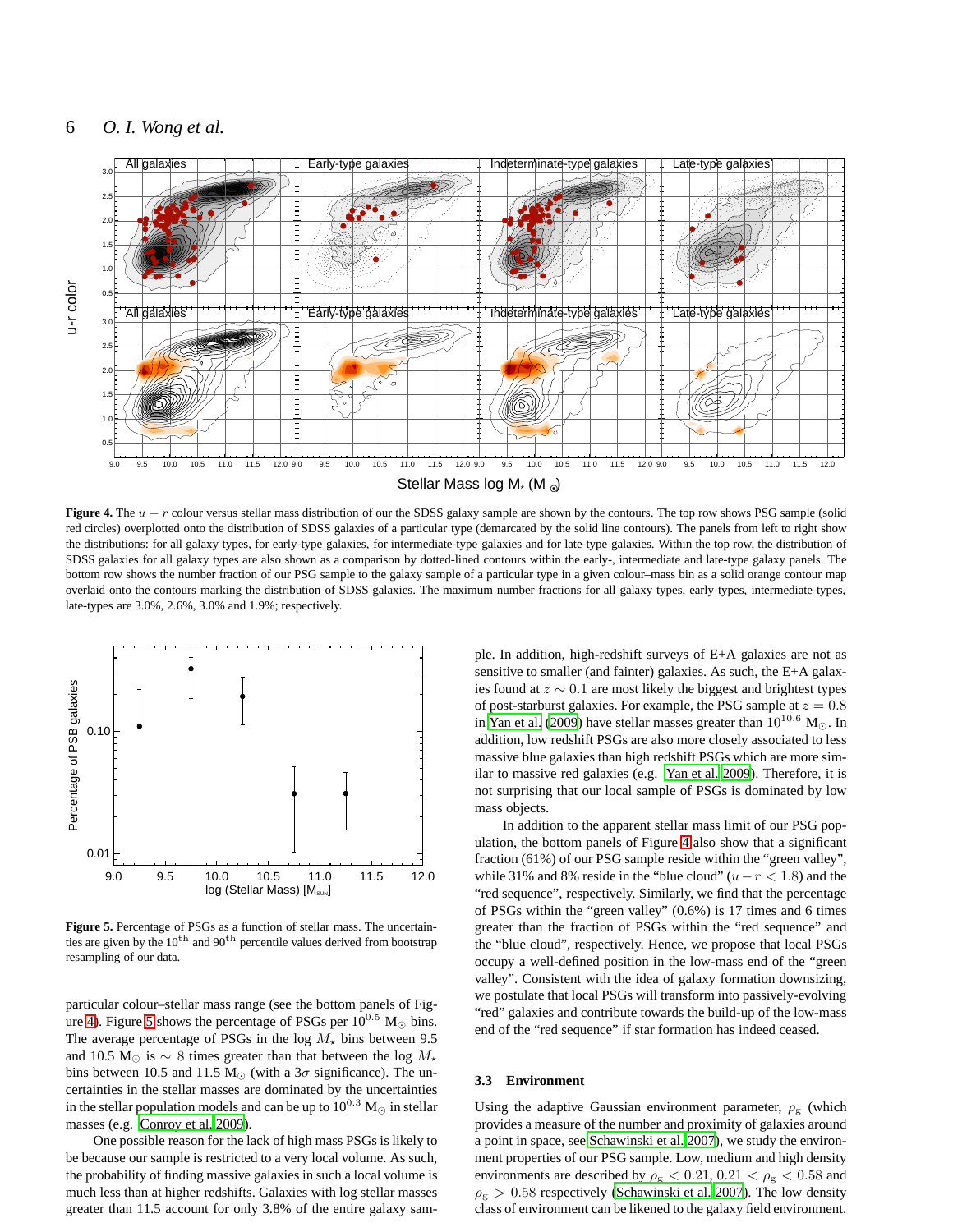<span id="page-6-0"></span>**Table 3.** Fractions of galaxies in three different environment classes for different types of galaxies.

| Galaxy type  | $\rho_{\rm g} < 0.21$ | $0.21 < \rho_{\rm g} < 0.58$ | $\rho_{\rm g} > 0.58$ |
|--------------|-----------------------|------------------------------|-----------------------|
| Early-type   | 45% (4034)            | 29% (2561)                   | 26% (2333)            |
| Intermediate | 53% (11866)           | 27% (6022)                   | 20% (4592)            |
| Late-type    | 56% (9124)            | 28% (4555)                   | 16% (2566)            |
| PSG          | 50% (40)              | $26\%$ (21)                  | 24% (19)              |

Similarly, the medium and high density classes can be compared to the group (or cluster outskirts) and cluster environments, respectively.

We find that 50% of our sample reside in the low density environment, while 26% and 24% reside in the medium and high density environments, respectively. In high density environments, the fraction of PSGs is similar to that of early-types, while in low density environments, the fraction of PSGs is in between that of intermediate- and early-type galaxies. As can be seen from Table [3,](#page-6-0) the number fractions of early- and late-type galaxies in the low and high density environments differ by ∼10% whereby a greater fraction of early-types are found in high density environments and a greater fraction of late-types are found in low density environments. This greater fraction of early-type galaxies at higher densities recapitulates the well-known morphology–density relation found by [Dressler](#page-7-46) [\(1980](#page-7-46)) and more recent studies such as [Bamford et al. \(2009](#page-7-38)). Similar to the PSG sample, the intermediatetype galaxies appear to have fractions which are in between those found for early- and late-types. In addition, the fractions of galaxies residing in medium density environments are roughly the same regardless of galaxy types.It should be noted that KS tests comparing the  $\rho_{\rm g}$  distributions of different galaxy types confirm these results. Hence, we find that the PSG distributions across all three environment classes are similar to those of the early- and intermediate-type galaxies. This is consistent with the fact that  $\sim$  90% of the PSG sample consists of galaxies classified as early- or intermediate-type galaxies. Our results are also consistent with those of [Blake et al.](#page-7-22) [\(2004\)](#page-7-22) who found that the local environments of E+A galaxies follow that of the general galaxy population.

### **4 DISCUSSION**

Our results show that local post-starburst galaxies represent one population of galaxies which currently occupies a well-defined position in the low-stellar-mass end of the "green valley" and is rapidly transitioning onto the low-mass end of the "red sequence" unless star formation resumes within the transitioning period of  $\sim$  1 Gyr. The duration within which the individual PSG spends in the "green valley" is probably only on the order of  $\sim 1$  Gyr (the timescale for the fading of the Lyman continuum from the current generation of young stars) because structurally, the stellar concentration of the PSGs within the "green valley" already closely resemble those of low-mass early-type galaxies even though star formation has only been truncated recently. Our transition timescale concurs with recent findings of transition times on the order of  $\sim$  1 Gyr between the "blue cloud" and the "red sequence" (e.g. [Kaviraj et al. 2011](#page-7-47), [2007](#page-7-24); [Schawinski et al. 2007\)](#page-8-1). These results are consistent with the idea of downsizing in the sense that larger objects have mostly been formed at earlier epochs, while smaller objects are still being formed at later epochs. Our results are therefore comparable to those of [Wild et al. \(2009](#page-8-3)) who found the mass density of PSGs to be 230 times lower at  $z \sim 0.07$  than at  $z \sim 0.7$ .

Current galaxy evolution models often suggest that feedback from an active galactic nuclei (AGN) could provide the means to quench and truncate the star formation history of a massive galaxy (e.g. [Silk & Rees 1998;](#page-8-12) [Kaviraj et al. 2005](#page-7-48); [Croton et al. 2006\)](#page-7-49). Incidentally, our observation of a stellar mass limit in our PSG sample coincides with the findings of [Schawinski et al. \(2010\)](#page-8-10) who found that the AGN duty cycle peaks at the low mass-end of the "green valley" and that the low-mass early-type AGN hosts appear to have post-starburst properties. However, apart from two PSGs which exhibit spectral properties of LINERs, we do not observe any spectral signatures of AGN within our PSG sample.

The connection between AGN and merger/interactions have been discussed in the context of mergers inducing in-flows of gas that fuel star formation and the black hole (in the central regions; e.g. [Canalizo et al. 2006\)](#page-7-50), while feedback from the AGN is predicted to quench star formation by re-heating the cold gas and expelling much of it in AGN-driven winds (e.g. [Di Matteo et al.](#page-7-51) [2005](#page-7-51); [Thacker et al. 2006](#page-8-13)). [Tremonti et al. \(2007\)](#page-8-14) found evidence for these winds in 10 out of 14 PSGs at  $z = 0.6$ . They hypothesised that the observed gas outflows in these galaxies suggest that AGN feedback may play a role in quenching star formation in PSGs. Compared to the PSG sample of [Tremonti et al. \(2007\)](#page-8-14), our local PSGs are redder and not as massive. Therefore, following the results of [Yan et al. \(2009](#page-8-2)) and [Wild et al. \(2009](#page-8-3)), we hypothesise that the evolution of our local PSG sample is likely to be different to that of PSGs at higher redshifts. Consistent with the results of [Kaviraj et al. \(2007\)](#page-7-24), it is unlikely that AGN feedback will be a dominant quenching process for star formation in local PSGs.

### **5 SUMMARY**

In this paper, we have presented a study of local post-starburst galaxies (PSGs) using the photometric and spectroscopic observations from SDSS in conjunction with the results from the Galaxy Zoo 1 project. We find that:

• The local population of PSGs occupy a well-defined space on the colour–stellar mass diagram, most notably in the low-mass end of the green valley below the transition mass (log  $M_{\star}$  < 10.5 M<sub>☉</sub>; [Kauffmann et al. 2003\)](#page-7-44) thought to be the mass division between low-mass star-forming galaxies and high-mass passively-evolving bulge-dominated galaxies. Consistent with the idea of galaxy formation downsizing where smaller galaxies form at later epochs, we think that the local PSGs will contribute to the build-up of the lowmass end of the red sequence if star formation has indeed ceased in these galaxies.

• Consistent with previous studies (e.g. [Blake et al. 2004\)](#page-7-22), we find that local environment of local PSGs follow that of the general galaxy population within the same volume.

• Using the morphological classifications from Galaxy Zoo, we are able to study the distributions of morphologies in our PSG sample in comparison to those of 47,573 galaxies in our full galaxy sample within the same local volume. Although a majority of our local PSG sample appears to have intermediate-type morphologies which are neither early- nor late-type morphologies, we find that the stellar structural morphology (as described by fracDev) of the local "green valley" PSGs to be very similar to that of lowmass early-type galaxies in the "red sequence" even though star formation has only recently ceased. Therefore, unless star formation resumes, we hypothesize that the local PSGs will evolve out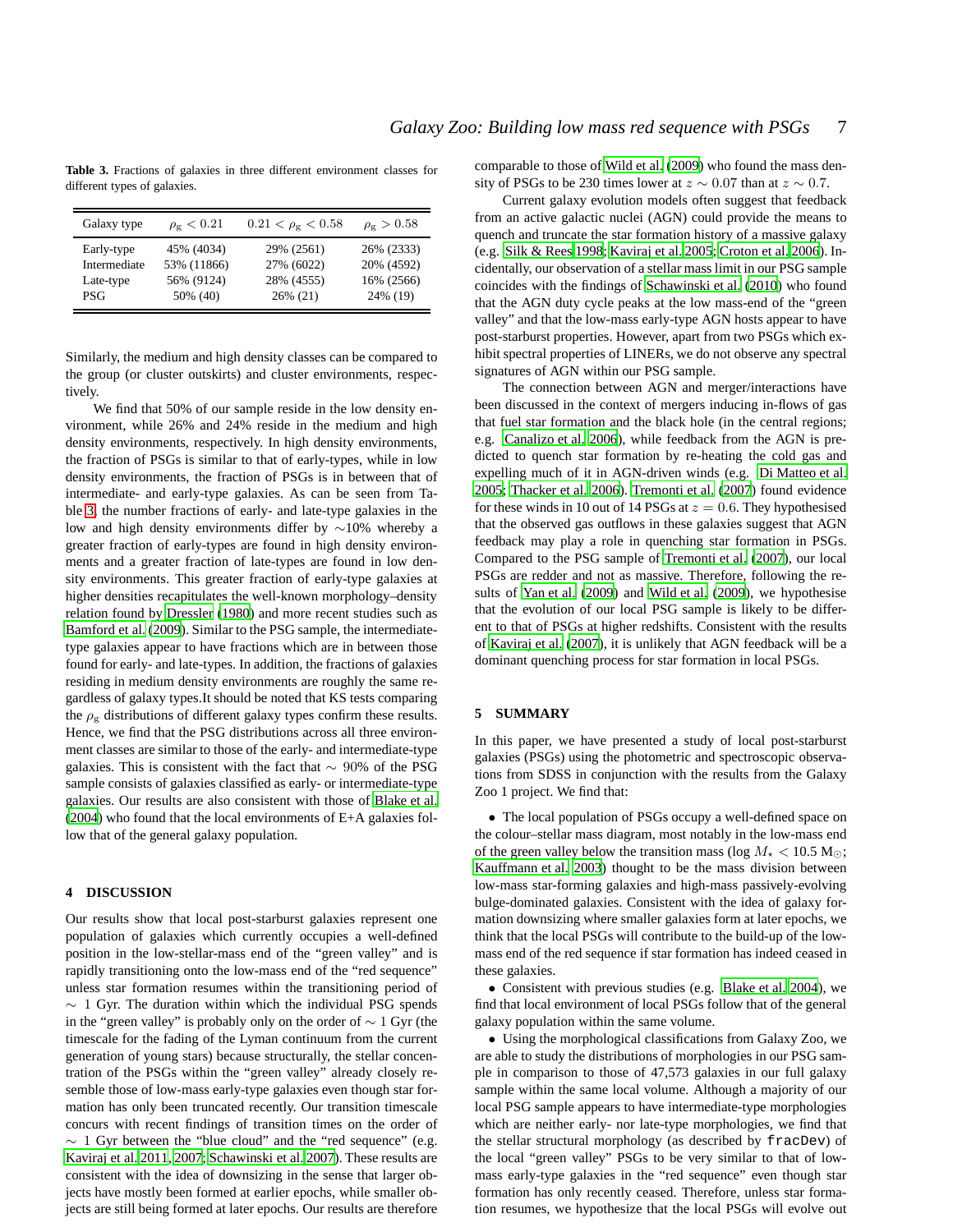of the "green valley" in ∼ 1 Gyr onto the "red sequence" as soon as the young stellar population from the most recent episode of star formation fades.

**Acknowledgments.** Galaxy Zoo acknowledges support from The Leverhulme Trust. OIW is the recipient of a Super Science Fellowship from the Australian Research Council. Support for the work of KS was provided by NASA through Einstein Postdoctoral Fellowship grant number PF9-00069 issued by the Chandra X-ray Observatory Center, which is operated by the Smithsonian Astrophysical Observatory for and on behalf of NASA under contract NAS8-03060. KLM acknowledges funding from the Peter and Patricia Gruber Foundation as the 2008 Peter and Patricia Gruber Foundation International Astronomical Union Fellow, from a 2010 Leverhulme Trust Early Career Fellowship and from the University of Portsmouth and SEPnet (www.sepnet.ac.uk). The authors also thank the anonymous referee for the constructive comments which has improved this paper.

### **REFERENCES**

- <span id="page-7-28"></span>Abazajian K. N., Adelman-McCarthy J. K., Agüeros M. A., Allam S. S., Allende Prieto C., An D., Anderson K. S. J., Anderson S. F., et al. 2009, ApJS, 182, 543
- <span id="page-7-13"></span>Abraham R. G., Smecker-Hane T. A., Hutchings J. B., Carlberg R. G., Yee H. K. C., Ellingson E., Morris S., Oke J. B., et al. 1996, ApJ, 471, 694
- <span id="page-7-1"></span>Baldry I. K., Balogh M. L., Bower R. G., Glazebrook K., Nichol R. C., Bamford S. P., Budavari T., 2006, MNRAS, 373, 469
- <span id="page-7-0"></span>Baldry I. K., Glazebrook K., Brinkmann J., Ivezić Z., Lupton R. H., Nichol R. C., Szalay A. S., 2004, ApJ, 600, 681
- <span id="page-7-30"></span>Balogh M. L., Morris S. L., Yee H. K. C., Carlberg R. G., Ellingson E., 1999, ApJ, 527, 54
- <span id="page-7-38"></span>Bamford S. P., Nichol R. C., Baldry I. K., Land K., Lintott C. J., Schawinski K., Slosar A., Szalay A. S., et al. 2009, MNRAS, 393, 1324
- <span id="page-7-23"></span>Bekki K., Shioya Y., Couch W. J., 2001, ApJ, 547, L17
- <span id="page-7-22"></span>Blake C., Pracy M. B., Couch W. J., Bekki K., Lewis I., Glazebrook K., Baldry I. K., Baugh C. M., et al. 2004, MNRAS, 355, 713
- <span id="page-7-21"></span>Caldwell N., Rose J. A., 1997, AJ, 113, 492
- <span id="page-7-43"></span>Calzetti D., Armus L., Bohlin R. C., Kinney A. L., Koornneef J., Storchi-Bergmann T., 2000, ApJ, 533, 682
- <span id="page-7-50"></span>Canalizo G., Stockton A., Brotherton M. S., Lacy M., 2006, "New Astronomy Reviews", 50, 650
- <span id="page-7-45"></span>Conroy C., Gunn J. E., White M., 2009, ApJ, 699, 486
- <span id="page-7-19"></span>Couch W. J., Ellis R. S., Sharples R. M., Smail I., 1994, ApJ, 430, 121
- <span id="page-7-9"></span>Couch W. J., Sharples R. M., 1987, MNRAS, 229, 423
- <span id="page-7-49"></span>Croton D. J., Springel V., White S. D. M., De Lucia G., Frenk C. S., Gao L., Jenkins A., Kauffmann G., Navarro J. F., Yoshida N., 2006, MNRAS, 365, 11
- <span id="page-7-39"></span>Darg D. W., Kaviraj S., Lintott C. J., Schawinski K., Sarzi M., Bamford S., Silk J., Proctor R., et al. 2010, MNRAS, 401, 1043
- <span id="page-7-51"></span>Di Matteo T., Springel V., Hernquist L., 2005, Nat, 433, 604
- <span id="page-7-46"></span>Dressler A., 1980, ApJ, 236, 351
- <span id="page-7-5"></span>Dressler A., Gunn J. E., 1983, ApJ, 270, 7
- <span id="page-7-6"></span>Dressler A., Gunn J. E., 1992, ApJS, 78, 1
- <span id="page-7-20"></span>Dressler A., Oemler Jr. A., Butcher H. R., Gunn J. E., 1994, ApJ, 430, 107
- <span id="page-7-8"></span>Dressler A., Oemler Jr. A., Poggianti B. M., Smail I., Trager S., Shectman S. A., Couch W. J., Ellis R. S., 2004, ApJ, 617, 867
- <span id="page-7-7"></span>Dressler A., Smail I., Poggianti B. M., Butcher H., Couch W. J., Ellis R. S., Oemler Jr. A., 1999, ApJS, 122, 51
- <span id="page-7-37"></span>Driver S. P., Allen P. D., Graham A. W., Cameron E., Liske J., Ellis S. C., Cross N. J. G., De Propris R., et al. 2006, MNRAS, 368, 414
- <span id="page-7-3"></span>Drory N., Bundy K., Leauthaud A., Scoville N., Capak P., Ilbert O., Kartaltepe J. S., Kneib J. P., et al. 2009, ApJ, 707, 1595
- <span id="page-7-12"></span>Fabricant D. G., McClintock J. E., Bautz M. W., 1991, ApJ, 381, 33
- <span id="page-7-16"></span>Goto T., 2004, A&A, 427, 125
- <span id="page-7-17"></span>Goto T., 2005, MNRAS, 357, 937
- <span id="page-7-18"></span>Goto T., 2007, MNRAS, 381, 187
- <span id="page-7-15"></span>Goto T., Okamura S., Sekiguchi M., Bernardi M., Brinkmann J., Gómez P. L., Harvanek M., Kleinman S. J., et al. 2003, PASJ, 55, 757
- <span id="page-7-33"></span>Hunter D. A., 1994, AJ, 107, 565
- <span id="page-7-32"></span>Hunter D. A., Gallagher III J. S., 1990, ApJ, 362, 480
- <span id="page-7-27"></span>Kannappan S. J., Guie J. M., Baker A. J., 2009, AJ, 138, 579
- <span id="page-7-44"></span>Kauffmann G., Heckman T. M., White S. D. M., Charlot S., Tremonti C., Peng E. W., Seibert M., Brinkmann J., et al. 2003, MNRAS, 341, 54
- <span id="page-7-2"></span>Kauffmann G., White S. D. M., Heckman T. M., Ménard B., Brinchmann J., Charlot S., Tremonti C., Brinkmann J., 2004, MNRAS, 353, 713
- <span id="page-7-48"></span>Kaviraj S., Devriendt J. E. G., Ferreras I., Yi S. K., 2005, MNRAS, 360, 60
- <span id="page-7-24"></span>Kaviraj S., Kirkby L. A., Silk J., Sarzi M., 2007, MNRAS, 382, 960
- <span id="page-7-47"></span>Kaviraj S., Schawinski K., Silk J., Shabala S. S., 2011, MNRAS, pp 936–+
- <span id="page-7-35"></span>Kennicutt Jr. R. C., 1992, ApJ, 388, 310
- <span id="page-7-31"></span>Kennicutt Jr. R. C., 1998, ARA&A, 36, 189
- <span id="page-7-36"></span>Land K., Slosar A., Lintott C., Andreescu D., Bamford S., Murray P., Nichol R., Raddick M. J., et al. 2008, MNRAS, 388, 1686
- <span id="page-7-25"></span>Lintott C., Schawinski K., Bamford S., Slosar A., Land K., Thomas D., Edmondson E., Masters K., Nichol R., Raddick J., Szalay A., Andreescu D., Murray P., Vandenberg J., 2010, ArXiv e-prints
- <span id="page-7-26"></span>Lintott C. J., Schawinski K., Slosar A., Land K., Bamford S., Thomas D., Raddick M. J., Nichol R. C., et al. 2008, MNRAS, 389, 1179
- <span id="page-7-10"></span>MacLaren I., Ellis R. S., Couch W. J., 1988, MNRAS, 230, 249
- <span id="page-7-40"></span>Maraston C., 1998, MNRAS, 300, 872
- <span id="page-7-41"></span>Maraston C., 2005, MNRAS, 362, 799
- <span id="page-7-34"></span>Martin C. L., 1998, ApJ, 506, 222
- <span id="page-7-4"></span>Martin D. C., Small T., Schiminovich D., Wyder T. K., Pérez-González P. G., Johnson B., Wolf C., Barlow T. A., et al. 2007, ApJS, 173, 415
- <span id="page-7-42"></span>Masters K. L., Nichol R., Bamford S., Mosleh M., Lintott C. J., Andreescu D., Edmondson E. M., Keel W. C., et al. 2010, MN-RAS, 404, 792
- <span id="page-7-11"></span>Newberry M. V., Boroson T. A., Kirshner R. P., 1990, ApJ, 350, 585
- <span id="page-7-14"></span>Poggianti B. M., Smail I., Dressler A., Couch W. J., Barger A. J., Butcher H., Ellis R. S., Oemler Jr. A., 1999, ApJ, 518, 576
- <span id="page-7-29"></span>Sarzi M., Falcón-Barroso J., Davies R. L., Bacon R., Bureau M., Cappellari M., de Zeeuw P. T., Emsellem E., et al. 2006, MN-RAS, 366, 1151